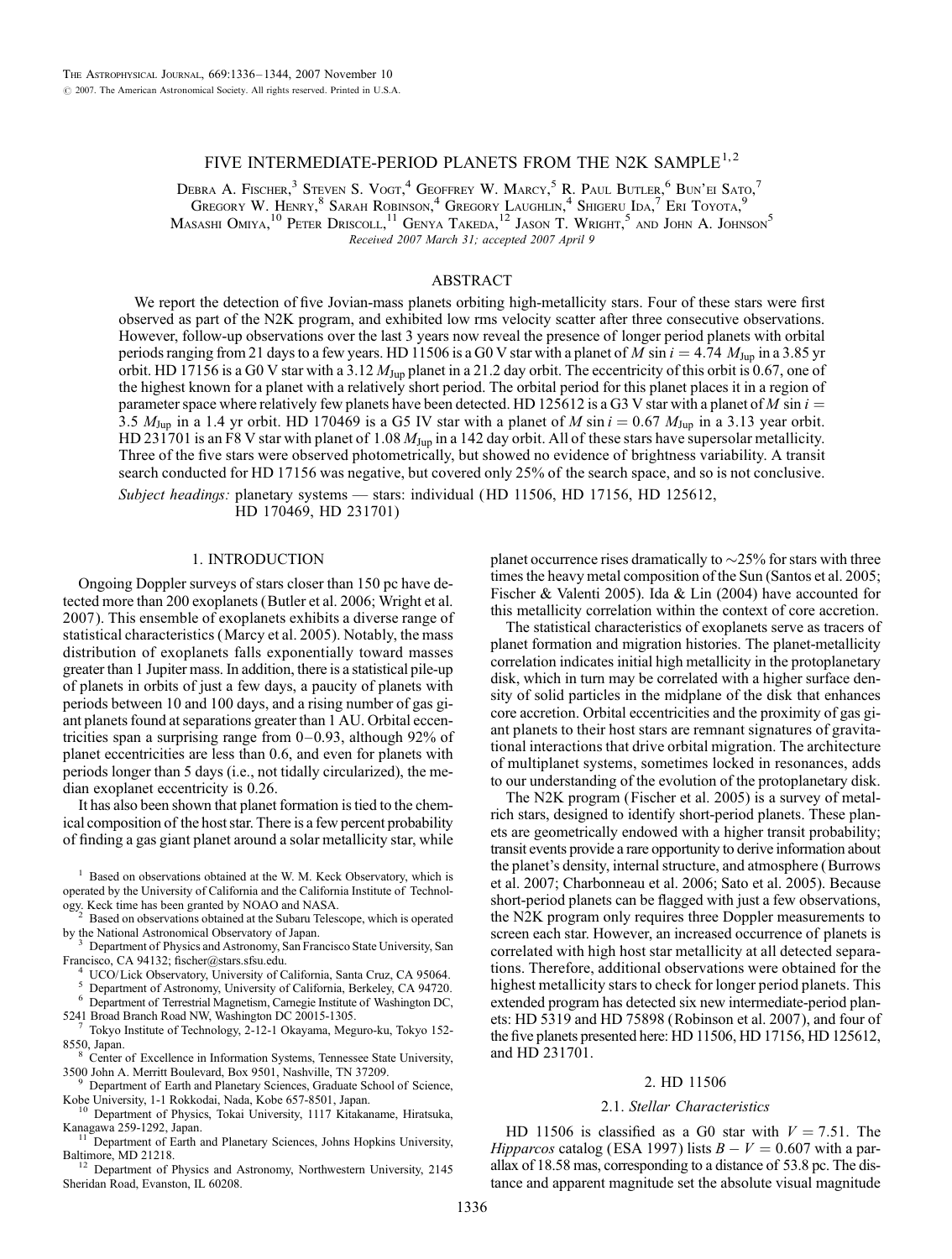TABLE 1 Stellar Parameters

| Parameter                            | HD 11506               | HD 17156             | HD 125612              |
|--------------------------------------|------------------------|----------------------|------------------------|
|                                      | 7.51                   | 8.17                 | 8.31                   |
| $M_V$                                | 3.85                   | 3.70                 | 4.69                   |
| $B - V$                              | 0.607                  | 0.590                | 0.628                  |
| Spectral type                        | G0 V                   | G0V                  | G3V                    |
| Distance $(pc)$                      | 53.82                  | 78.24                | 52.82                  |
| $L_{\rm bol}/L_{\odot}$              | 2.29                   | 2.6                  | 1.08                   |
|                                      | 0.31(0.03)             | 0.24(0.03)           | 0.24(0.03)             |
| $T_{\text{eff}}$ (K)                 | 6058 (51)              | 6079 (56)            | 5897 (40)              |
| $v \sin i$ (km s <sup>-1</sup> )     | 5.0(0.50)              | 2.6(0.50)            | 2.1(0.50)              |
|                                      | 4.32(0.08)             | 4.29(0.06)           | 4.45(0.05)             |
| $M_{\rm star}$ $(M_{\odot})^{\rm a}$ | $(1.1)$ 1.19 $(1.29)$  | $(1.1)$ 1.2 $(1.3)$  | $(1.04)$ 1.1 $(1.17)$  |
| $R_{\rm star}$ $(R_{\odot})^{\rm a}$ | $(1.25)$ 1.38 $(1.53)$ | $(1.3)$ 1.47 $(1.6)$ | $(0.99)$ 1.05 $(1.13)$ |
| Age $(Gyr)^{a}$                      | (3.9) 5.4 (7.0)        | $(3.8)$ 5.7 $(7.0)$  | $(0.16)$ 2.1 $(5.6)$   |
| $S_{HK}$                             | 0.156                  | 0.15                 | 0.178                  |
| $\log R'_{HK}$                       | $-4.99$                | $-5.04$              | $-4.85$                |
| $P_{\rm rot}$ (days)                 | 12.6                   | 12.8                 | 10.5                   |
| $\sigma_{\text{phot}}$ (mag)         | 0.0023                 | 0.0024               | .                      |
|                                      |                        |                      |                        |

<sup>a</sup> Stellar masses, radii, and ages are derived from evolutionary tracks.

as  $M_V = 3.85$  and the stellar bolometric luminosity as 2.29  $L_{\odot}$ , including a bolometric correction of  $-0.033$  (VandenBerg & Clem 2003), based on effective temperature, surface gravity, and metallicity of the star. A high-resolution spectroscopic analysis described in Valenti & Fischer (2005) yields  $T_{\text{eff}} = 6058 \pm 51 \text{ K}$ ,  $log g = 4.32 \pm 0.08$ ,  $v \sin i = 5.0 \pm 0.5$  km s<sup>-1</sup>, and [Fe/H] =  $0.31 \pm 0.03$  dex. HD 11506 is about 0.65 mag above the main sequence. We expect the star to be located about 0.3 mag above the main sequence because of high stellar metallicity, so this star appears to be slightly evolved by a few tenths of a magnitude, and is likely just beginning to transition onto the subgiant branch.

The stellar radius is calculated to be 1.3  $R_{\odot}$  using  $\bar{L} = 4\pi R^2 \sigma T^4$ . We have also run a fine grid of evolutionary tracks (described in Takeda et al. 2007), tuned to the uniform spectroscopic analysis of Valenti & Fischer (2005), and based on the Yale Stellar Evolution Code. This analysis provides posterior probability distributions for stellar mass, radius, gravity, and ages. Based on these evolutionary tracks, we derive a stellar mass of 1.19  $M_{\odot}$ , a radius of 1.38  $R_{\odot}$ , and an age of 5.4 Gyr. As a measure of the formal uncertainties, the lower and upper 95% credibility intervals from a Bayesian posterior probability distribution are provided in parentheses in Table 1 for these values.

The Ca  $\pi$  H & K lines (Fig. 1) show that HD 11506 is chromospherically inactive. We measure  $S_{HK}$ , the core emission in the Ca  $\text{II}$  H & K lines relative to the continuum, for all of our stars. Based on 19 Keck observations, we measure an average  $S_{HK}$  = 0.156 for HD 11506. The ratio of flux from  $S_{HK}$  to the bolometric stellar flux is designated as  $\log R'_{HK}$ , and gives the best diagnostic of chromospheric activity. The average  $\log R'_{HK} = -4.99$ for this star; we derive an activity-based rotational period (Noyes et al. 1984)  $P_{\text{rot}} = 12.6$  days, and an activity-based age of 5.4 Gyr, in excellent agreement with the age from evolutionary tracks. The activity, spectral type, and evolutionary stage of the star allow us to estimate an additional source of astrophysical noise, or stellar jitter, for the velocities of each of the stars on our Doppler survey (Wright 2005).

We monitored the brightness of HD 11506 with the T10 0.8 m automatic photometric telescope (APT ) at Fairborn Observatory (Henry 1999; Eaton et al. 2003). The T10 APT measures the brightness of program stars relative to nearby constant comparison stars with a typical precision of  $0.0015-0.0020$  mag for a single measurement. For HD 11506, we obtained 102  $b$  and  $\gamma$  measurements spanning 451 days between 2004 October and 2006 January. The standard deviation of a single observation from the mean was 0.0023 mag, our upper limit to possible photometric variability in HD 11506. A periodogram analysis found no significant periodicity between 1 and 225 days, so our photometry confirms the star's low chromospheric activity. The stellar parameters are summarized in Table 1.

## 2.2. Doppler Observations and Keplerian Fit

Doppler observations were made at the Keck telescope using HIRES (Vogt et al. 1994) with an iodine cell to model the instrumental profile and to provide the wavelength scale (Butler et al. 1996). An exposure meter maintains a constant signal-to-noise ratio (S/N ) of about 200 in our spectra, yielding a mean radial velocity precision of 2.75 m  $s^{-1}$  for HD 11506. We obtained a total of 26 Doppler measurements. The observation dates, radial velocities, and measurement uncertainties for the radial velocities are listed in Table 2 and plotted in Figure 2.

In addition to velocity errors arising from our measurement uncertainties (including photon shot noise), the star itself can have pulsations, cool spots, or granular convective flows that contribute nondynamical velocity noise. These astrophysical sources of noise are termed jitter, and we empirically estimate stellar jitter based on the spectral type and chromospheric activity of the star, following Wright (2005). For purposes of fitting a Keplerian model, the stellar jitter is added in quadrature to the formal instrumental errors; however, the estimated jitter is never included in the measurement uncertainties for the tabulated radial velocity sets.

The periodogram of the radial velocities shows a strong, broad peak in the power spectrum at about 1270 days, with an associated false-alarm probability (FAP) < 0:0001. The FAP associated with the periodogram tests whether scrambled velocities yield power that exceeds the observed, unscrambled velocities. A high FAP suggests that the signal is not significant, or could have been caused by a window function in the data. Using a Monte Carlo simulation, 1000 data sets of noise were generated by randomly drawing (with replacement) sets of actual stellar velocities. The fraction of trials with maximum periodogram power that exceeds the observed value from the initial unscrambled data set defines the FAP (Cumming 2004).

For each of the radial velocity data sets in this paper, a Levenberg-Marquardt fitting algorithm was used to model the radial velocities with a theoretical Keplerian orbital curve. There are six orbital parameters derived in the fit: orbital period  $(P)$ , time of periastron passage  $(T_P)$ , eccentricity (e), the orientation of the orbit (or line of apsides) ( $\omega$ ), the semivelocity amplitude (K) and the residual center-of-mass radial velocity (after subtracting a median radial velocity).

Uncertainties in the orbital parameters are determined with a bootstrap Monte Carlo analysis. First, a best-fit Keplerian model is obtained. Then, for each of 100 trials, the theoretical best fit is subtracted from the observed radial velocities. The residual velocities are then scrambled (with replacement) and added back to the theoretical best-fit velocities, and a new trial Keplerian fit is then obtained. The standard deviation of each orbital parameter for the 100 Monte Carlo trials is adopted as the parameter uncertainty.

The best-fit Keplerian model gives an orbital period of 1405  $\pm$ 45 days, a semivelocity amplitude of 80  $\pm$  3 m s<sup>-1</sup>, and an orbital eccentricity of  $0.3 \pm 0.1$ . The rms to this fit is 10.8 m s<sup>-1</sup>. Based on the chromospheric activity of this star, we estimated a jitter of  $2 \text{ m s}^{-1}$  (Wright 2005). When this jitter is added in quadrature with the error bars listed in Table 2,  $(\chi^2_\nu)^{1/2} = 3.2$ . While the large-amplitude Doppler variation is clear, the  $(\chi^2_\nu)^{1/2}$  fit is worse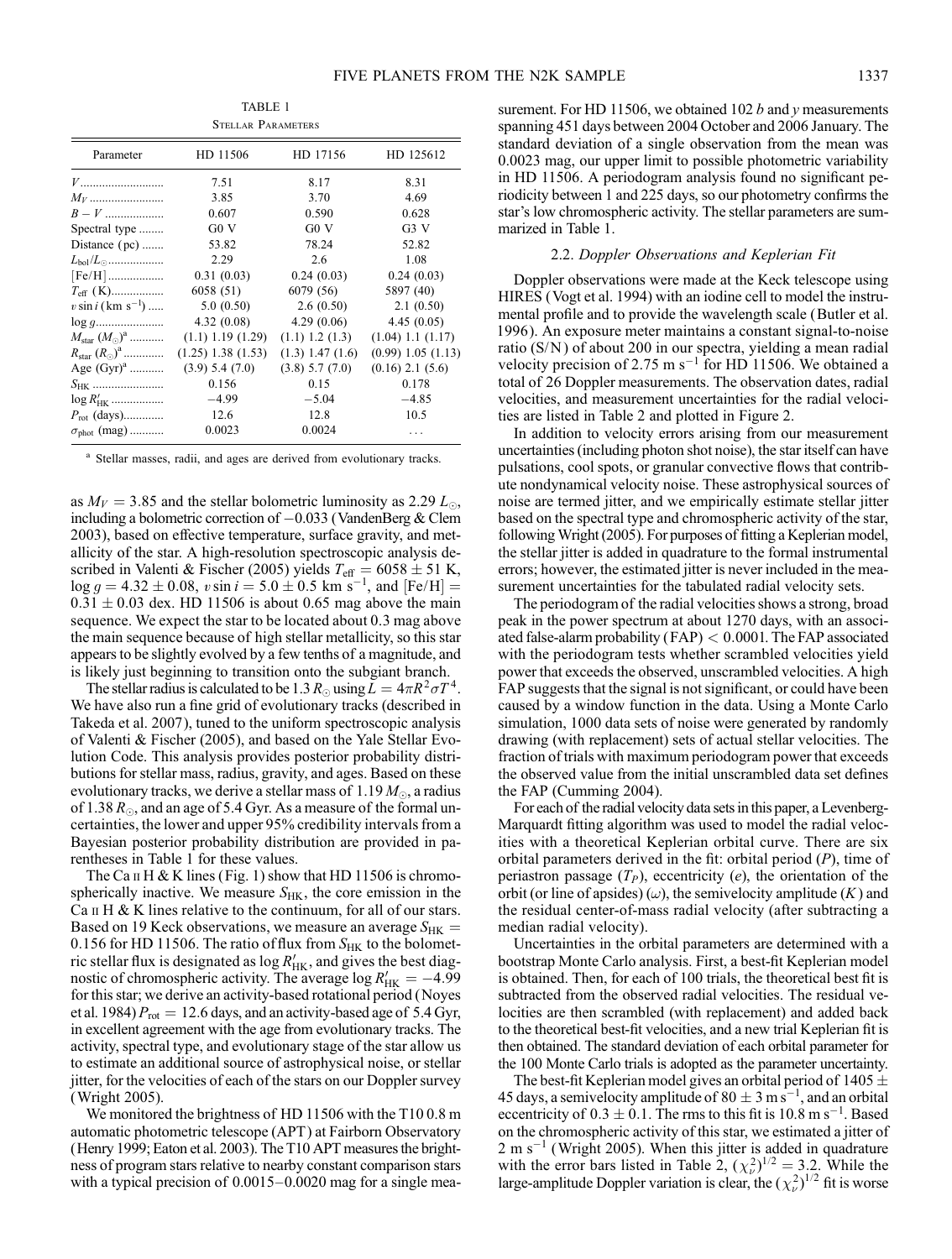

Fig. 1.—Left: Ca H line for HD 11506 and HD 17156, with the same wavelength segment of the Sun shown for comparison. Right: HD 125612, HD 170469, and HD 231701. All of these stars have low chromospheric activity based on our measurement of line core emission relative to the continuum.

than usual, suggesting that our velocity errors may be underestimated, or that additional low-amplitude dynamical velocities are present. A periodogram of the residual velocities to the single Keplerian fit shows several peaks with similar power. For example, we can fit a second planet with a period of 170 days with a significant reduction in the residual velocity rms and an improvement in  $(\chi^2_\nu)^{1/2}$ . However, this is not yet a unique double-planet fit; additional data are required to better evaluate the possible second signal.

Using the stellar mass of 1.19  $M_{\odot}$  derived from evolutionary tracks, we find M sin  $i = 4.74$  M<sub>Jup</sub> and a semimajor axis of 2.48 AU. At the distance of this star, this physical separation corresponds to an angular separation of  $\alpha = 0.04$ ". The Keplerian orbital solution is listed in Table 3, and the best-fit Keplerian model is plotted in Figure 2.

## 3. HD 17156

## 3.1. Stellar Characteristics

HD 17156 is a listed as a G5 star in the SIMBAD database and the *Hipparcos* catalog. However, this spectral type seems at odds with other data for the star. The visual magnitude is  $V =$ 8.17,  $B - V = 0.59$ , and the *Hipparcos* parallax (ESA 1997) is 12.78 mas, corresponding to a distance of 78.24 pc. The bolometric correction -0.039 (VandenBerg & Clem 2003) and absolute visual magnitude  $M_V = 3.70$  imply a bolometric stellar luminosity of 2.6  $L_{\odot}$ . Spectroscopic analysis yields  $T_{\text{eff}} =$  $6079 \pm 56$  K,  $\log g = 4.29 \pm 0.06$ ,  $v \sin i = 2.6 \pm 0.5$  km s<sup>-1</sup> <sup>1</sup>, and  $[Fe/H] = 0.24 \pm 0.03$ . The  $B - V$  color and the effective

temperature are independent measurements that are consistent with each other. Together with the absolute magnitude and position on the H-R diagram, the spectral type for this star is more likely to be G0, with the star just beginning to evolve off the main sequence.

The stellar mass, from evolutionary models described by Takeda et al. (2007), is 1.2  $M_{\odot}$ , and the age is 5.7 Gyr. The stellar radius from evolutionary models is 1.47  $R_{\odot}$ , and agrees with the value we derive using the observed luminosity and the Stefan-Boltzmann relation.

The absence of  $Ca \Pi H$  and K emission (Fig. 1) demonstrates low chromospheric activity. Taking the average of 25 observations, we measure  $S_{HK} = 0.15$  and  $\log R'_{HK} = -5.04$ , and derive a rotational period  $P_{\text{rot}} = 12.8$  days, with an estimated stellar age of  $6.4 \pm 2$  Gyr, which compares favorably with the age derived above from stellar evolution tracks.

We obtained 241 photometric measurements with the T12 APT, spanning 179 days between 2006 September and 2007 March. The standard deviation of the observations from their mean was 0.0024 mag, the upper limit to photometric variability in the star. Periodogram analysis revealed no significant periodicity between 1 and 100 days. In particular, a least-squares sine fit of the observations on the 21.22 day radial velocity period resulted in a photometric amplitude of only  $0.00039 \pm 0.00023$  mag, providing further evidence that the radial velocity variations in HD 17156 are not due to chromospheric activity. The stellar characteristics, including our assessment of photometric variability, are summarized in Table 1.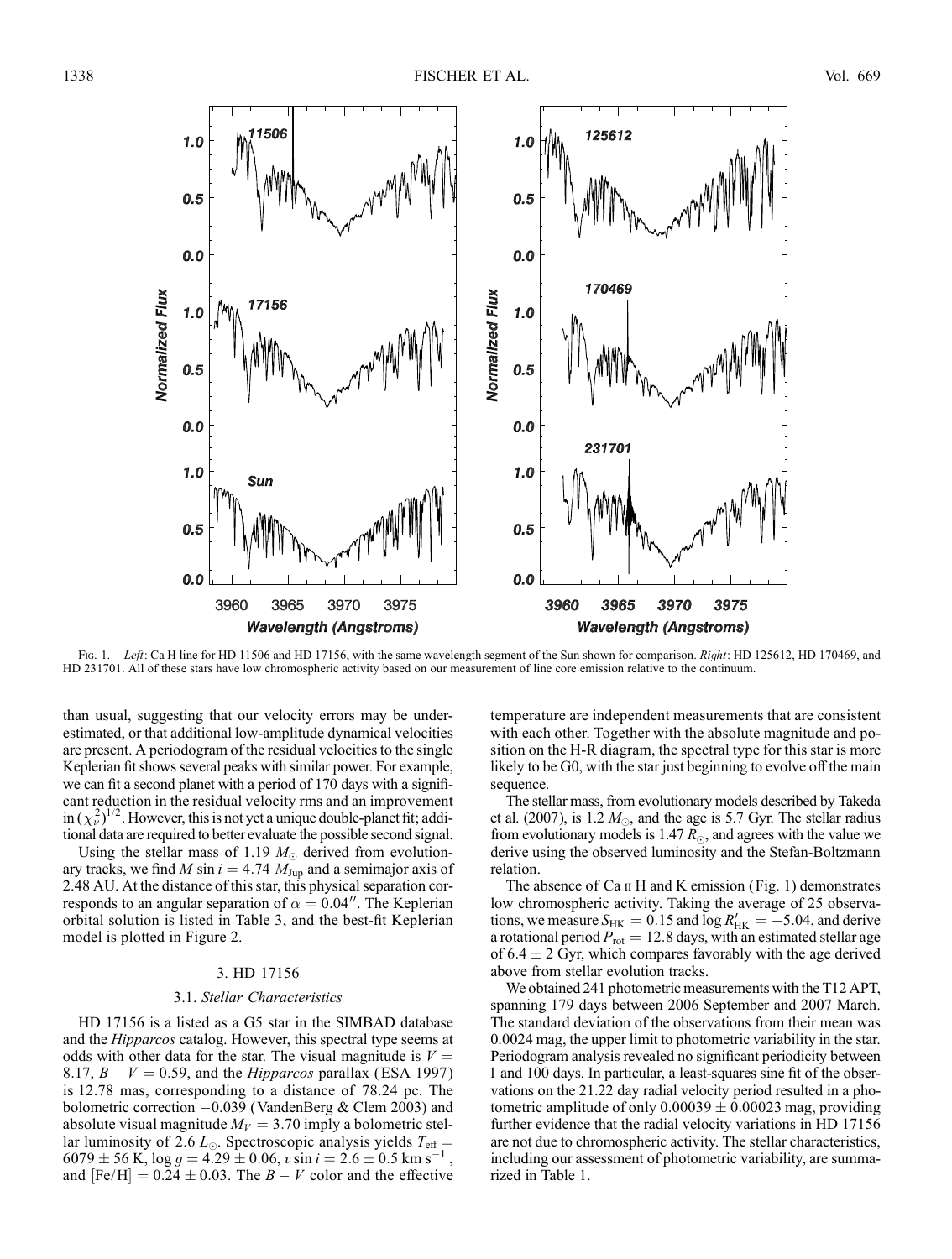TABLE 2 Radial Velocities for HD 11506

| $JD - 2440000.$ | Radial Velocity<br>$(m s^{-1})$ | Uncertainties<br>$(m s^{-1})$ |
|-----------------|---------------------------------|-------------------------------|
| 13014.73505     | $-6.67$                         | 2.94                          |
| 13015.73893     | $-6.58$                         | 2.89                          |
| 13016.74089     | $-18.73$                        | 2.98                          |
| 13191.12201     | $-43.89$                        | 3.56                          |
| $13207.10116$   | $-71.30$                        | 3.17                          |
| $13208.08401$   | $-56.92$                        | 3.41                          |
| 13368.83778     | $-80.87$                        | 2.26                          |
| 13369.75897     | $-80.35$                        | 2.18                          |
| 13370.73242     | $-81.24$                        | 2.17                          |
| 13397.73009     | $-75.66$                        | 2.36                          |
| 13750.73807     | 59.16                           | 2.67                          |
| 13775.72853     | 71.94                           | 2.77                          |
| 13776.70435     | 74.90                           | 2.57                          |
| 13777.72528     | 76.27                           | 2.93                          |
| 13778.71858     | 78.70                           | 2.73                          |
| 13779.74737     | 71.93                           | 2.77                          |
| 13926.12744     | 73.68                           | 2.66                          |
| 13933.09065     | 75.37                           | 2.62                          |
| 13959.13935     | 80.47                           | 2.46                          |
| $13961.12421$   | 81.24                           | 2.73                          |
| 13981.98256     | 74.91                           | 3.12                          |
| 14023.97438     | 44.32                           | 3.07                          |
| 14083.84327     | 26.82                           | 2.44                          |
| 14085.92115     | 38.66                           | 2.54                          |
| 14129.74332     | 56.29                           | 2.48                          |
| 14286.11838     | 28.66                           | 3.01                          |

#### 3.2. Doppler Observations and Keplerian Fit

We initially obtained eight Doppler observations of HD17156 using the High Dispersion Spectrometer (Noguchi et al. 2002) at the Subaru Telescope in 2004 and 2005. For the first observing runs, the iodine absorption cell was located behind the entrance slit of the spectrometer (Kambe et al. 2002; Sato et al. 2002, 2005). The box holding the  $I_2$  cell included a window with a lens to maintain constant focal length inside the spectrometer. This eliminated the need to adjust the collimator position when moving the  $I_2$  cell in and out of the light path (i.e., when taking program and template observations). However, the lens introduced a different wavelength dispersion for program observations rela-



FIG. 2.—Radial velocities for HD 11506. The velocity error bars have been augmented by adding  $2 \text{ m s}^{-1}$  in quadrature to the single measurement precision listed in Table 2. This gives  $(\chi^2_\nu)^{1/2} = 3.2$  for the Keplerian fit. With a stellar mass of 1.19  $M_{\odot}$ , we derive a planet mass of M sin  $i = 4.74$   $M_{\text{Jup}}$  and semimajor axis  $a_{rel} = 2.48$  AU.

TABLE 3 Orbital Parameters

| VKBLIAL I AKAMETEKS                             |              |                 |              |
|-------------------------------------------------|--------------|-----------------|--------------|
| Parameter                                       | HD 11506     | HD 17156        | HD 125612    |
|                                                 | 1405(45)     | 21.2(0.3)       | 510 (14)     |
|                                                 | 13603 (102)  | 13738.529 (0.5) | 13228.3 (12) |
|                                                 | 262 (19)     | 121(11)         | 21(9)        |
| Eccentricity                                    | 0.3(0.1)     | 0.67(0.08)      | 0.38(0.05)   |
|                                                 | 80(3)        | 275 (15)        | 90.7 (8)     |
| $dv/dt$ (m s <sup>-1</sup> days <sup>-1</sup> ) | $\cdots$     | $\cdots$        | 0.037        |
|                                                 | 2.48         | 0.15            | 1.2          |
| $a_1 \sin i$ (AU)                               | 0.0099       | 0.00039         | 0.0039       |
|                                                 | $6.53e - 08$ | $1.83e - 08$    | $3.09e - 08$ |
| <i>M</i> sin <i>i</i> $(M_{Jup})$               | 4.74         | 3.12            | 3.5          |
|                                                 | 26           | 33              | 19           |
|                                                 | 10.8         | 3.97            | 10.7         |
| Jitter (m s <sup>-1</sup> )                     | 2            | 3               | 2            |
| Reduced $(\chi^2_{\nu})^{1/2}$                  | 3.2          | 1.17            | 3.56         |
| FAP (periodogram)                               | ${<}0.0001$  | < 0.0001        | 0.0003       |

tive to the template observation. Modeling of those early data is still ongoing; however, standard stars, known to have constant radial velocities, show rms scatter greater than  $15 \text{ m s}^{-1}$ , with larger run-to-run velocity offsets for Doppler observations obtained with that setup.

The Subaru N2K program was awarded 10 nights of intensive time in summer 2006 and 2006 December. Before the intensive time allocation, the iodine cell was moved in front of the slit, eliminating the change in wavelength dispersion between template and program observations. With this new setup, the rms scatter decreased, ranging from  $4-12$  m s<sup>-1</sup> in a set of four RV standard stars.

HD 17156 had exhibited large radial velocity variations in 2004-2005 at Subaru. Follow-up observations at Keck confirmed velocity variations, so the star was observed on nine consecutive nights at Subaru from 2006 December 8 to 16. Setup StdI2b was used to cover the wavelength region of  $3500-6100$  Å with a mosaic of two CCDs. The slit width of  $0.6$ <sup>"</sup> was used to give a reciprocal resolution ( $\lambda/\Delta\lambda$ ) of 60,000. We obtained a typical S/N of  $\sim$ 150 pixel<sup>-1</sup> at 5500 Å with exposure times of about 120 s. Because of the larger systematic errors for observations taken before summer 2006 (when the iodine cell was behind the slit), only the nine radial velocities from 2006 December are listed in Table 4. To account for the intrinsic rms velocity scatter in standard stars, 5 m  $s^{-1}$  was added in quadrature to the nine Subaru observations in Table 4.

After HD 17156 was flagged as an N2K candidate at Subaru, it was added to the N2K planet search program at Keck. We obtained 24 radial velocity measurements at the Keck Observatory with an average internal velocity precision of 1.6 m  $s^{-1}$ . Observation dates, radial velocities, and uncertainties for 33 observations are listed in Table 4. The last column designates the source of the observations as ''K'' (Keck Observatory) or ''S'' (Subaru Observatory). The periodogram of the radial velocity data shows a strong narrow peak at 21.1 days, with a FAP less than 0.0001 (for 10,000 Monte Carlo trials).

When combining the Subaru and Keck velocities, we first determined a velocity difference of about  $130 \text{ m s}^{-1}$  between two observations taken at Subaru and Keck on the same night (JD 2,454,083.9). With that initial guess, we included a velocity offset as a free parameter, and found that an offset of  $116.0 \text{ m s}^{-1}$ produced a minimum  $(\chi^2_\nu)^{1/2}$ . That offset was added to the Subaru velocities listed in Table 4. The best-fit Keplerian model for the combined Subaru and Keck data sets yields an orbital period of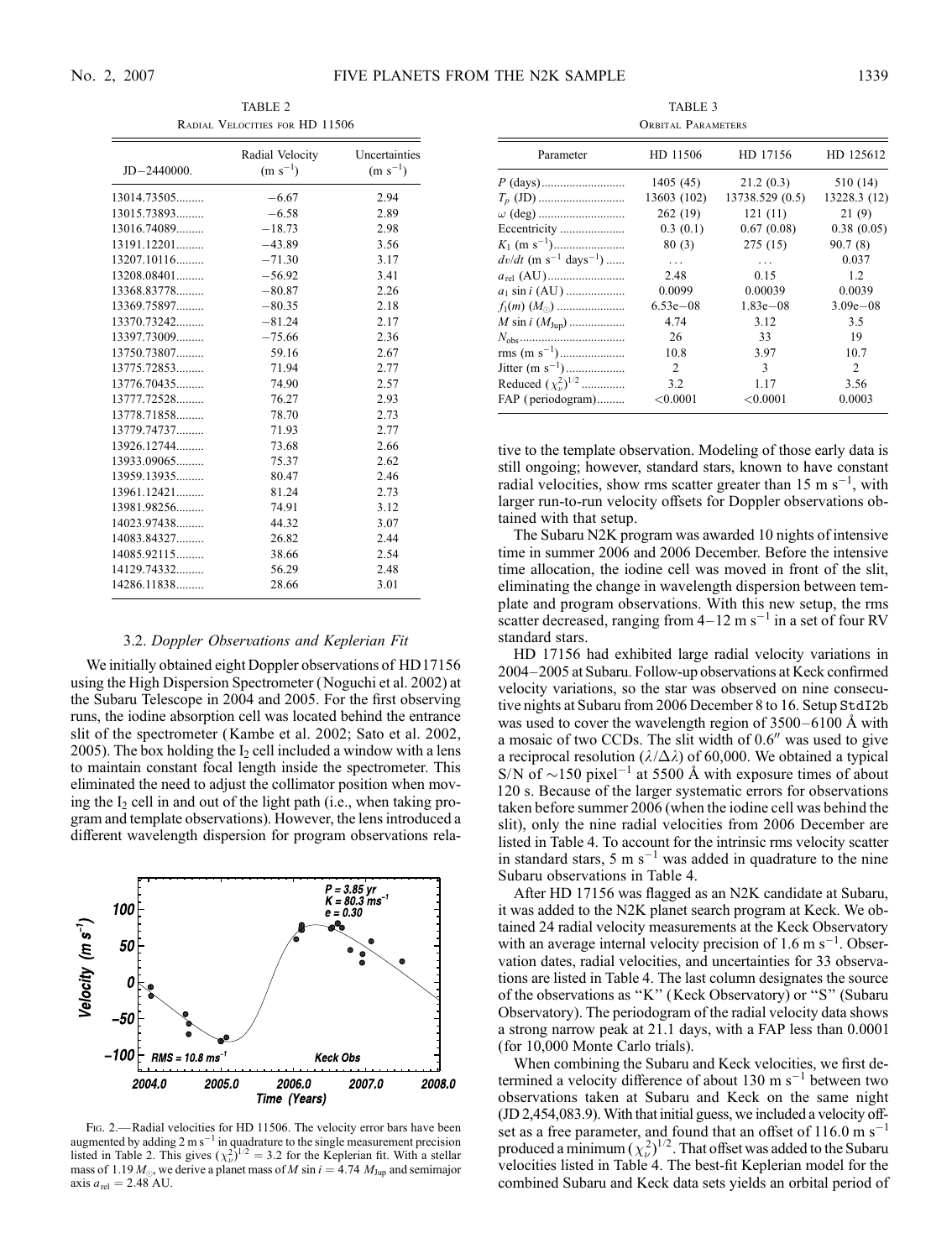TABLE 4 Radial Velocities for HD 17156

|               | <b>RV</b>    | Uncertainties | Observatory |
|---------------|--------------|---------------|-------------|
| JD-2440000.   | $(m s^{-1})$ | $(m s^{-1})$  | Keck/Subaru |
| 13746.75596   | 88.49        | 1.70          | K           |
| 13748.79814   | 138.15       | 1.73          | K           |
| $13749.79476$ | 151.35       | 1.67          | K           |
| $13750.80160$ | 169.65       | 1.76          | K           |
| $13775.77821$ | 235.17       | 1.83          | K           |
| $13776.80791$ | 253.80       | 1.81          | K           |
| 13779.82897   | 239.14       | 1.64          | K           |
| 13959.13219   | 97.33        | 1.55          | K           |
| $13962.07028$ | 152.64       | 1.51          | K           |
| 13963.10604   | 165.48       | 1.68          | K           |
| $13964.13118$ | 194.69       | 1.70          | K           |
| 13982.03231   | 132.55       | 1.20          | K           |
| 13983.08575   | 146.35       | 1.70          | K           |
| 13983.99480   | 166.11       | 1.32          | K           |
| 13985.00847   | 187.22       | 1.57          | K           |
| 14023.95206   | 114.39       | 1.77          | K           |
| 14047.95773   | 166.01       | 1.74          | K           |
| $14078.01162$ | $-116.60$    | 5.14          | S           |
| $14078.92501$ | $-261.56$    | 5.18          | S           |
| 14079.91371   | $-164.10$    | 5.23          | S           |
| 14080.98093   | $-89.57$     | 5.13          | S           |
| 14081.89406   | $-44.08$     | 5.15          | S           |
| $14082.86071$ | 2.39         | 5.14          | S           |
| 14083.88445   | 37.62        | 5.16          | S           |
| 14083.90314   | 32.76        | 1.33          | K           |
| 14084.82860   | 63.22        | 1.63          | K           |
| 14085.82560   | 86.67        | 5.20          | S           |
| 14085.86537   | 84.28        | 1.56          | K           |
| 14086.87960   | 99.01        | 5.20          | S           |
| 14129.92513   | 113.30       | 1.43          | K           |
| 14130.73019   | 133.66       | 1.32          | K           |
| 14131.85485   | 151.11       | 1.77          | K           |
| 14138.76720   | 261.56       | 1.37          | K           |

 $21.2 \pm 0.3$  days, a semivelocity amplitude  $K = 275 \pm 15$  m s<sup>-1</sup>, and an orbital eccentricity  $e = 0.67 \pm 0.08$ . The rms to the fit is  $3.97 \text{ m s}^{-1}$ . Adding jitter of 3 m s<sup>-1</sup> (expected for this star) in quadrature with the actual single-measurement errors gives  $(\chi^2_\nu)^{1/2}$  = 1:04 for this Keplerian fit.

Adopting a stellar mass of 1.2  $M_{\odot}$ , we derive M sin  $i =$ 3.12  $M_{\text{Jup}}$  and a semimajor axis of 0.15 AU. The Keplerian orbital solution is summarized in Table 3. The phase-folded plot of the Doppler measurements for Keck and Subaru observations are

shown in Figure 3 (*left*), and include 3 m s<sup>-1</sup> jitter. Keck observations are represented by diamonds, and Subaru observations are shown as filled circles.

Because the high eccentricity is unusual, we examined the Keplerian fit for the Keck data alone, shown in Figure 3 (right). The Keck data have poor phase coverage near periastron, and yield a Keplerian fit with lower amplitude and lower eccentricity. The Subaru observations map periastron passage, and help to model the eccentricity of the orbit.

#### 3.3. Transit Search

The 21.22 day period of the companion to HD 17156 is by far the shortest planetary orbital period in this paper. The orbital semimajor axis of 0.15 AU and the stellar radius of 1.47  $R_{\odot}$  lead to an a priori transit probability of 7% (Seagroves et al. 2003). Therefore, we used our 241 brightness measurements to conduct a preliminary transit search. The orbital parameters in Table 3 constrain the predicted times of transit to about  $\pm 0.3$  days, which is slightly greater than the 0.25 day duration of a central transit. We performed our transit search, using a technique similar to the one described by Laughlin (2000), over all orbital phases for periods between 20 and 23 days. The search was negative, but was only able to effectively cover 25% of the period-phase search space, corresponding to the uncertainties in the orbital parameters. Thus, our photometric data do not preclude the possibility of transits in HD 17156.

### 4. HD 125612

#### 4.1. Stellar Characteristics

HD 125612 is a G3 V main sequence star with  $V = 8.31$ ,  $B - V = 0.628$ , and *Hipparcos* parallax (ESA 1997) of 18.93, corresponding to a distance of 52.82 pc and absolute visual magnitude  $M_V = 4.69$ . Spectroscopic analysis yields  $T_{\text{eff}} = 5897 \pm$ 40 K,  $\log g = 4.45 \pm 0.05$ ,  $v \sin i = 2.1 \pm 0.5$  km s<sup>-1</sup>, and  $[Fe/H] = 0.24 \pm 0.03$  dex. The bolometric correction is  $-0.061$ , giving a stellar luminosity of 1.08  $L_{\odot}$ . The luminosity and  $T_{\text{eff}}$  imply a stellar radius of 1.0  $R_{\odot}$ . Within uncertainties, this agrees well with the value of 1.05  $R_{\odot}$  determined from stellar evolutionary tracks. We also derive a stellar mass of 1.1  $M_{\odot}$  from stellar evolution models, and an age of 2.1 Gyr.

Figure 1 shows the Ca H line for HD 125612; the lack of emission indicates low chromospheric activity for this star. Taking the mean of 18 observations, we measure  $S_{HK} = 0.178$  and log  $R'_{HK} =$  $-4.85$ , and derive  $P_{\text{rot}} = 10.5$  days, with a stellar age of 3.3  $\pm$ 2 Gyr (which compares well with the age of 2.1 Gyr from



Fig. 3.—Left: Radial velocities for HD 17156 from Keck Observatory (*diamonds*) and Subaru Observatory (*filled circles*) have 3 m s<sup>-1</sup> added in quadrature to the uncertainties listed in Table 4 to account for expected photospheric jitter. Adopting a stellar mass of 1.2  $M_{\odot}$ , we derive a planet mass M sin  $i = 3.12$   $M_{\text{Jup}}$  and semimajor axis for the orbit  $a_{rel} = 0.15$  AU. Right: Keck velocities only. Although the phase coverage misses periastron, the Keck velocities alone confirm high eccentricity in HD 17156b.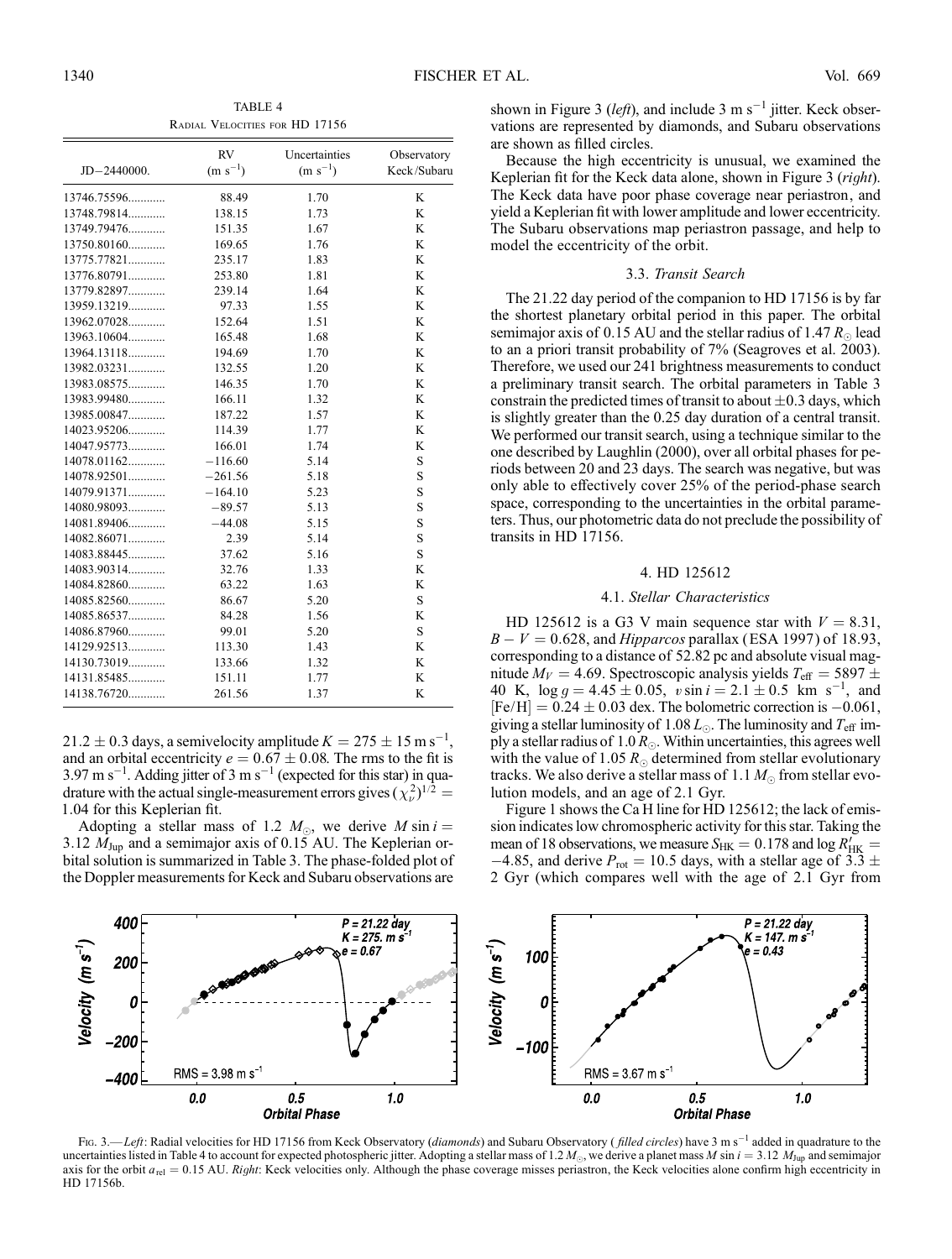TABLE 5 Radial Velocities for HD 125612

| $JD - 2440000.$ | Radial Velocity<br>$(m s^{-1})$ | Uncertainties<br>$(m s^{-1})$ |
|-----------------|---------------------------------|-------------------------------|
| 13190.83262     | 52.80                           | 2.85                          |
| 13197.83363     | 61.40                           | 2.66                          |
| 13198.85557     | 60.49                           | 2.59                          |
| 13199.83792     | 44.35                           | 2.70                          |
| $13604.75480$   | $-60.07$                        | 2.04                          |
| 13754.12824     | 45.68                           | 1.83                          |
| 13776.15380     | 17.80                           | 2.03                          |
| $13777.11940$   | 21.71                           | 2.16                          |
| $13838.01492$   | $-77.76$                        | 2.35                          |
| 13841.94894     | $-86.49$                        | 2.52                          |
| 13927.79007     | $-90.28$                        | 2.01                          |
| $13961.75080$   | $-79.07$                        | 2.01                          |
| 13962.74127     | $-80.81$                        | 1.83                          |
| 13981.72862     | $-83.16$                        | 1.90                          |
| 13983.74037     | $-81.92$                        | 2.11                          |
| 13984.72815     | $-80.88$                        | 2.03                          |
| 14130.13392     | $-22.62$                        | 2.18                          |
| 14139.12383     | 1.31                            | 1.94                          |
| 14251.82778     | 90.28                           | 2.39                          |

stellar evolution tracks). Stellar parameters are summarized in Table 1.

#### 4.2. Doppler Observations and Keplerian Fit

We obtained 19 Keck velocity measurements for HD 125612 with a typical uncertainty of  $2.2 \text{ m s}^{-1}$ . Observation dates, radial velocities, and instrumental uncertainties in the radial velocities are listed in Table 5. A periodogram of the velocities shows a strong broad peak at about 500 days.

The best-fit Keplerian model is plotted in Figure 4, and yields a period of  $510 \pm 14$  days, with a semivelocity amplitude of  $90.7 \pm 8$  m s<sup>-1</sup>, an orbital eccentricity of  $0.38 \pm 0.05$ , and a linear trend of 0.037 m day $^{-1}$ . Adopting a stellar mass of 1.1  $M_{\odot},$ we derive *M* sin  $i = 3.5$   $M_{\text{Jup}}$  and a semimajor axis of 1.2 AU (angular separation  $\alpha = 0.023''$ ). The Keplerian orbital solution is listed in Table 3, and the RV data are plotted with the best-fit Keplerian model in Figure 4 (solid line).

The rms to the Keplerian fit shown in Figure 4 is 10.7 m  $s^{-1}$ . The velocity jitter for this star is expected to be about 2 m  $s^{-1}$ . Therefore, the residual rms is several times the typical error bar, consistent with the poor  $(\chi^2_\nu)^{1/2}$  statistic of 3.56. A periodogram of the residuals to a 510 day planet fit shows power near 3.5 days. However, there are several other peaks of nearly comparable height, showing that other orbital solutions may give similar improvements. Thus, while we could fit the residuals with a second Keplerian, the FAP of the peak does not yet meet our standards of statistical significance, and more data are required for follow up.

#### 5. HD 170469

#### 5.1. Stellar Characteristics

HD 170469 is a G5 subgiant star with visual magnitude  $V =$ 8.21,  $B - V = 0.677$ , and a *Hipparcos* parallax (ESA 1997) of 15.39 mas, corresponding to a distance of 64.97 pc. The absolute visual magnitude of the star is  $M_V = 4.14$ . The bolometric correction is -0.072, providing a bolometric stellar luminosity of 1.6  $L_{\odot}$  and (with  $T_{\text{eff}}$ ) a stellar radius of 1.2  $R_{\odot}$ , calculated from



F<sub>IG</sub>. 4.—Radial velocities for HD 125612. The velocity measurements have 2 m s<sup>-1</sup> added to their error bars, listed in Table 5, to account for the level of astrophysical noise ( jitter) we expect from the star. With an assumed stellar mass of 1.1  $M_{\odot}$ , we derive a planet mass of M sin  $i = 3.5$   $M_{\text{Jup}}$ , and a semimajor axis of 1.2 AU. This Keplerian model still has a high rms and  $(\chi^2_\nu)^{1/2}$  of 3.56, suggesting the possible presence of an additional planet.

the luminosity. Evolutionary tracks provide a stellar mass estimate of 1.14  $M_{\odot}$ , a stellar radius of 1.22  $R_{\odot}$ , and an age of 6.7 Gyr. Our spectroscopic analysis gives  $T_{\text{eff}} = 5810 \pm 44$  K, log  $g = 4.32 \pm 1.5$ 0.06, v sin  $i = 1.7 \pm 0.5$  km s<sup>-1</sup>, and [Fe/H] = 0.30  $\pm$  0.03 dex.

The Ca H  $& K$  lines (Fig. 1) indicate low chromospheric activity. Taking the mean of 13 observations, we measure  $S_{HK}$  = 0.145 and  $\log R'_{HK} = -5.06$ , and derive a rotational period  $P_{rot} =$ 13:0 days and an activity-calibrated age (Noyes et al. 1984) of  $7 \pm 2$  Gyr.

We obtained 215 brightness measurements with the T10 APT spanning 630 days between 2005 March and 2006 November. The standard deviation of the observations was 0.0018 mag, the upper limit to photometric variability in HD 170469. A periodogram analysis found no significant periodicity between 1 and 315 days, confirming the star's low chromospheric activity. The stellar characteristics are summarized in Table 6.

#### 5.2. Doppler Observations and Keplerian Fit

We obtained 35 Keck velocities for HD 170469 with a mean velocity precision of 1.6 m  $s^{-1}$ . Observation dates, radial velocities, and instrumental uncertainties in the radial velocities are listed in Table 7. A periodogram of the velocities yields very strong power at about 1100 days, with a FAP less than 0.0001.

The best-fit Keplerian model gives an orbital period of 1145  $\pm$ 18 days, a semivelecity amplitude of  $12.0 \pm 1.9$  m s<sup>-1</sup>, and an orbital eccentricity of  $0.11 \pm 0.08$ . The rms to the fit is 4.18 m s<sup>-1</sup>, with  $(\chi^2_\nu)^{1/2} = 1.59$ , including an estimated astrophysical jitter of  $2.0 \text{ m s}^{-1}$ . Adopting a stellar mass of 1.14  $M_{\odot}$ , we derive M sin  $i = 0.67$  M<sub>Jup</sub> and a semimajor axis of 2 AU ( $\alpha = 0.03$ "). The Keplerian orbital parameters are listed in Table 8, and the RV data are plotted with the best-fit Keplerian model in Figure 5 (solid line).

## 6. HD 231701

#### 6.1. Stellar Characteristics

HD 231701 is an F8 V star with  $V = 8.97, B - V = 0.539,$ and Hipparcos parallax (ESA 1997) of 9.22 mas, corresponding to a distance of 108.4 pc. The absolute visual magnitude is  $M_V =$ 3:79, so this star is beginning to evolve onto the subgiant branch. Spectroscopic analysis yields  $T_{\text{eff}} = 6208 \pm 44$  K, log  $g = 4.33 \pm 4.33$ 0.06, v sin  $i = 4.0 \pm 0.5$  km s<sup>-1</sup>, and [Fe/H] =  $0.07 \pm 0.03$  dex.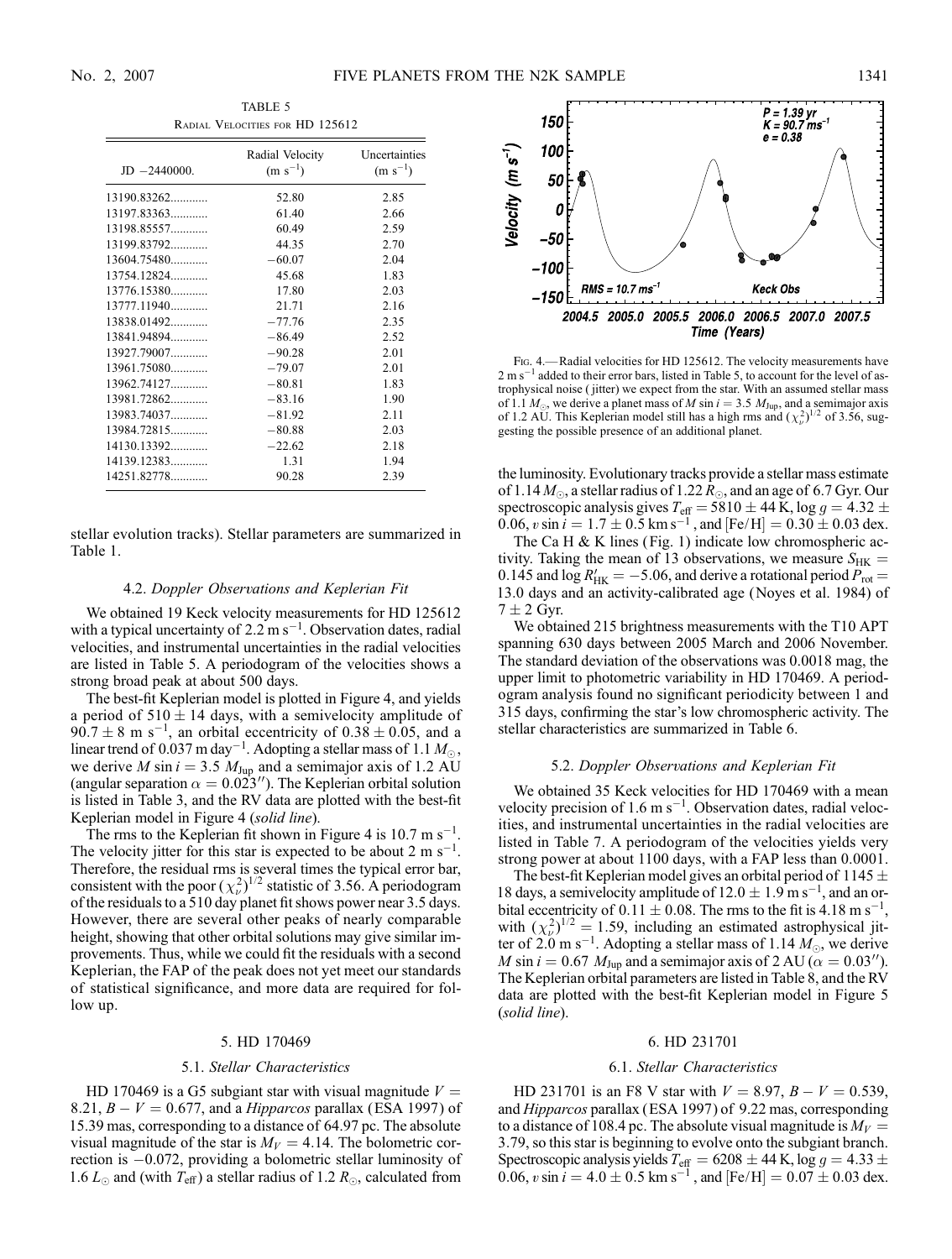TABLE 6 Stellar Parameters

| Parameter                        | HD 170469              | HD 231701              |
|----------------------------------|------------------------|------------------------|
|                                  | 8.21                   | 8.97                   |
|                                  | 4.14                   | 3.79                   |
|                                  | 0.677                  | 0.539                  |
| Spectral type                    | G5 IV                  | F8 V                   |
|                                  | 64.97                  | 108.4                  |
|                                  | 1.6                    | 2.4                    |
|                                  | 0.30(0.03)             | 0.07(0.03)             |
|                                  | 5810 (44)              | 6208 (44)              |
| $v \sin i$ (km s <sup>-1</sup> ) | 1.7(0.5)               | 4(0.50)                |
|                                  | 4.32(0.06)             | 4.33(0.06)             |
|                                  | $(1.05)$ 1.14 $(1.16)$ | $(1.08)$ 1.14 $(1.22)$ |
|                                  | $(1.15)$ 1.22 $(1.3)$  | $(1.16)$ 1.35 $(1.55)$ |
|                                  | $(5.0)$ 6.7 $(7.8)$    | $(3.5)$ 4.9 $(6.2)$    |
|                                  | 0.145                  | 0.159                  |
|                                  | $-5.06$                | $-5.00$                |
|                                  | 13.0                   | 12.2                   |
|                                  | 0.0018                 |                        |
|                                  |                        |                        |

<sup>a</sup> Stellar masses, radii, and ages are derived from evolutionary tracks.

TABLE 7 Radial Velocities for HD 170469

| $JD - 2440000.$ | Radial Velocity<br>$(m s^{-1})$ | Uncertainties<br>$(m s^{-1})$ |
|-----------------|---------------------------------|-------------------------------|
| 11705.96808     | 6.04                            | 1.51                          |
| 11793.81330     | $-0.05$                         | 1.39                          |
| 12008.04881     | $-10.21$                        | 1.50                          |
| 12099.03294     | $-14.05$                        | 1.59                          |
| 12162.76894     | $-15.48$                        | 1.42                          |
| 12364.13287     | $-7.07$                         | 1.67                          |
| 12390.12499     | $-2.46$                         | 1.63                          |
| 12391.12567     | 2.80                            | 1.76                          |
| 12445.93867     | $-12.12$                        | 1.72                          |
| 12515.82777     | 14.53                           | 1.96                          |
| 12535.75539     | 3.45                            | 1.53                          |
| 12536.74191     | 0.06                            | 1.50                          |
| 12537.82520     | 1.72                            | 1.50                          |
| 12538.74254     | 0.83                            | 1.30                          |
| 12539.75501     | 4.11                            | 1.51                          |
| 12572.69435     | 6.59                            | 1.60                          |
| 12573.69333     | 5.76                            | 1.34                          |
| 12574.70725     | 10.11                           | 1.45                          |
| 12575.69822     | 2.35                            | 1.40                          |
| 12778.04455     | 15.48                           | 1.96                          |
| 12804.05044     | 7.80                            | 1.56                          |
| 12848.92274     | 5.06                            | 2.35                          |
| 13180.90825     | $-14.03$                        | 1.55                          |
| 13181.89752     | $-12.91$                        | 1.57                          |
| 13548.99248     | $-2.83$                         | 1.54                          |
| 13603.80234     | 4.11                            | 1.50                          |
| 13842.01212     | 9.79                            | 1.59                          |
| 13932.96654     | 14.41                           | 1.49                          |
| 13960.91798     | 10.12                           | 1.42                          |
| 13961.83115     | 11.29                           | 1.54                          |
| 13981.82421     | 7.85                            | 1.27                          |
| 13982.77494     | 5.33                            | 1.26                          |
| 13983.76067     | 5.96                            | 1.33                          |
| 13984.83377     | 7.38                            | 1.22                          |
| 14250.01196     | $-4.92$                         | 1.57                          |

TABLE 8 ORBITAL PARAMETERS

| Parameter                                                                                | HD 170469    | HD 231701     |
|------------------------------------------------------------------------------------------|--------------|---------------|
|                                                                                          | 1145(18)     | 141.6(2.8)    |
| $T_p\mbox{ (JD)}\dots\!\!\!\dots\!\!\!\dots\!\!\!\dots\!\!\!\dots\!\!\!\dots\!\!\!\dots$ | 11669.0 (21) | 13180.0 (4.2) |
|                                                                                          | 34 (19)      | 46 (24)       |
|                                                                                          | 0.11(0.08)   | 0.10(0.08)    |
|                                                                                          | 12.0(1.9)    | 64 (8)        |
| $dv/dt$ (m s <sup>-1</sup> days <sup>-1</sup> )                                          | $\cdots$     | $\cdots$      |
|                                                                                          | 2.1          | 0.53          |
|                                                                                          | 0.00126      | 0.0005        |
|                                                                                          | $2.03e-10$   | $8.6e - 10$   |
|                                                                                          | 0.67         | 1.08          |
|                                                                                          | 35           | 17            |
|                                                                                          | 4.18         | 5.90          |
|                                                                                          | 2.0          | 2.22          |
| Reduced $(\chi^2_\nu)^{1/2}$                                                             | 1.59         | 1.46          |
| FAP (periodogram)                                                                        | ${<}0.0001$  | 0.006         |

The bolometric correction is  $-0.037$ , and bolometric luminosity is 2.4  $L_{\odot}$ . The luminosity and effective temperature yield a stellar radius of 1.36  $R_{\odot}$ . Modeling the stellar evolutionary tracks, we derive a stellar mass of 1.14  $M_{\odot}$ , a radius of 1.35  $R_{\odot}$ , and an age of 4.9 Gyr.

The Ca H & K lines (Fig. 1) show that the star has low chromospheric activity. We measure  $S_{HK} = 0.159$  and log  $R'_{HK} = -5.0$ , and derive a rotational period,  $P_{\text{rot}} = 12.2$  days and a stellar age of  $5.6 \pm 2$  Gyr. Stellar parameters are listed in Table 6.

#### 6.2. Doppler Observations and Keplerian Fit

We obtained 17 Keck observations of HD 231701, with mean internal errors of  $3.2 \text{ m s}^{-1}$ . Observation dates, radial velocities, and measurement uncertainties in the radial velocities are listed in Table 9. The periodogram of this data set has a FAP of 0.006 for a period near 140 days.

The best-fit Keplerian model has an orbital period of 141.6  $\pm$ 2.8 days, with semivelocity amplitude  $39 \pm 3.5$  m s<sup>-1</sup> and an orbital eccentricity of  $0.1 \pm 0.06$ . The rms to this fit is 5.9 m s<sup>-1</sup>. The expected astrophysical jitter for this star is  $2.2 \text{ m s}^{-1}$ . Adding this jitter in quadrature with the error bars listed in Table 9 yields  $(\chi^2_\nu)^{1/2} = 1.46$  for this Keplerian fit. Adopting a stellar mass of 1.14  $M_{\odot}$ , we derive M sin  $i = 1.08$   $M_{\text{Jup}}$  and a semimajor axis of



FIG. 5.—Keck radial velocities for HD 170469, including 2.0 m s<sup>-1</sup> added in quadrature with the internal error bars listed in Table 7. With the added jitter, the Keplerian fit has  $(\chi^2_\nu)^{1/2} = 1.59$ . The assumed stellar mass of 1.14  $M_\odot$  yields a planet mass of M sin  $i = 0.67$  M<sub>Jup</sub> and a semimajor axis of about 2 AU.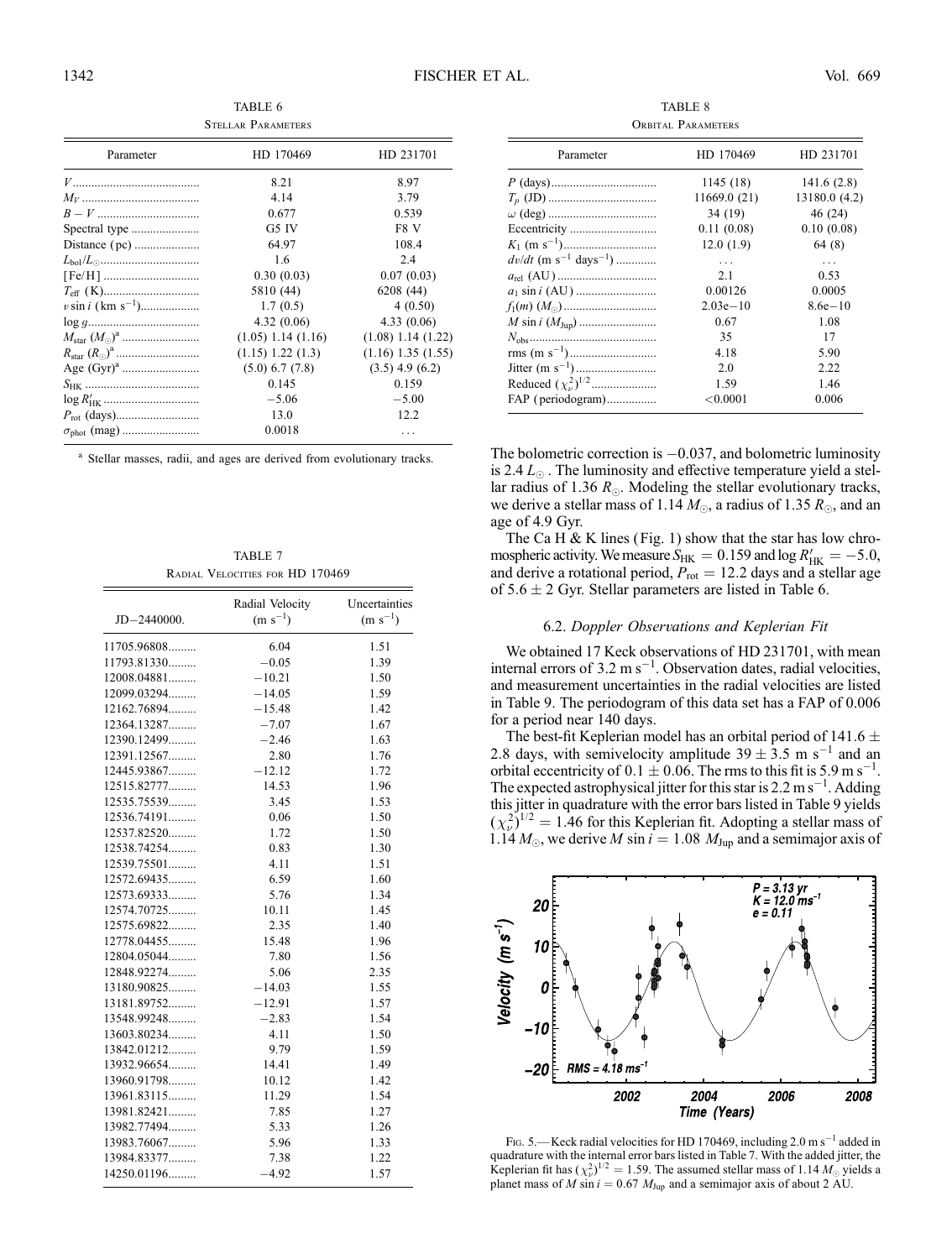Radial Velocities for HD 231701 JD-2440000. Radial Velocity  $(m s^{-1})$ Uncertainties  $(m s^{-1})$ 13190.98047..................... 1.98 3.41 13198.03808..................... -4.00 13199.02309..................... - $-11.19$  3.74 13199.95689..................... - $-16.16$  3.62 13603.87134..................... 40.18 3.32 13928.04498..................... -38.57 2.90 13931.08095..................... - $-32.84$  2.93 13932.02123..................... - $-36.55$  3.38 13961.87814..................... - $-31.29$  3.34 13981.76292..................... 5.66 3.18 13983.77988..................... 5.49 3.11 14023.71873..................... 25.79 3.53 14083.69519..................... - $-39.18$  2.43 14085.70009..................... -37.48 2.83 14217.13510..................... - $-40.18$  2.99 14250.07410..................... - $-15.89$  2.90 14286.00169..................... 31.17 2.86

TABLE 9

0.53 AU. The Keplerian orbital solution is listed in Table 8, and the phased RV data are plotted with the best-fit Keplerian model in Figure 6 (solid line).

# 7. DISCUSSION

Here, we present the detection of five new exoplanets detected with Doppler observations. For each of the Keplerian models, we also carried out a Markov Chain Monte Carlo (MCMC) analysis to better estimate the orbital parameters and their uncertainties, following the algorithm described by Ford (2003). Unlike the Levenberg-Marquardt algorithm that we generally use to determine a best-fit Keplerian orbit, the MCMC analysis provides the full posterior probability density distribution for each parameter. This approach is particularly useful for data sets where the Levenberg-Marquardt algorithm can minimize  $(\chi^2_\nu)^{1/2}$  with a model that fits a sparse data set. The MCMC algorithm explores a wider range of parameter space, because it is not driven solely by  $(\chi^2_\nu)^{1/2}$  minimization. However, MCMC does not explore an exhaustive range of parameter space. For example, solutions with very different orbital periods might be missed. For each of the models presented here, we began with the input parameters found with Levenberg-Marquardt fitting, and confirmed that the orbital



Fig. 6.— Phase-folded radial velocities for HD 231701, including stellar jitter of 2.2 m s<sup>-1</sup> added to the errors listed in Table 9, giving  $(\chi^2_\nu)^{1/2} = 1.46$ . The stellar mass of 1.14  $M_{\odot}$  implies a planet mass of M sin  $i = 1.08$   $M_{Jup}$  and an orbital radius of 0.53 AU.



Fig. 7.— Orbital eccentricity distribution for exoplanets. A rising envelope defines the distribution for planets with periods between 2 and 100 days. The distribution peaks for periods between 100 and 1000 days. The arrow points to the dot representing HD 17156b. With an orbital period of 21 days and eccentricity of 0.67, HD 17156b still fits within the envelope of this eccentricity distribution.

elements were recovered with strongly peaked probability distributions using MCMC.

HD 170469 is a star on the regular planet search at Keck that has a planet of M sin  $i = 0.66$  M<sub>Jup</sub> in a  $\sim$ 3 yr orbit, with eccentricity 0.23. The host star is metal-rich with  $[Fe/H] = 0.3$ . The remaining four exoplanets were initially part of the N2K program at Keck. The N2K program targets metal-rich stars for rapid identification of short-period planets. The first three radial velocity measurements for the stars presented here had rms scatter less than  $5 \text{ m s}^{-1}$  (except HD 17156, with initial rms scatter of 34 m s<sup>-1</sup>), so these stars were not candidates for short-period planets. However, a follow-up program to obtain Doppler observations on N2K-vetted high-metallicity stars with low chromospheric activity and low rms velocity scatter has detected the presence of these longer period planets.

HD 11506b is a fairly massive planet, with M sin  $i = 4.74$   $M_{Jup}$ and a semimajor axis of 2.5 AU. This could well constitute the outer edge of a habitable zone location for putative rocky moons orbiting the planet, depending on the atmospheric properties of any moons. The host star has a luminosity of 2.3  $L_{\odot}$ . The eccentricity of this system is 0.3, so the temperature at the top of the planet's atmosphere would change by about 50 K between apastron and periastron.

HD 17156b has a mass of M sin  $i = 3.12$  M<sub>Jup</sub> and an orbital period of 21.2 days, placing it in the so-called period valley between 10 and 100 days (Udry et al. 2003), where a relatively small fraction of exoplanets have been detected. We derive a substantial orbital eccentricity of 0.67 for HD 17156b. At this proximity to the subgiant host star, the planet moves between 0.05 and 0.25 AU, experiencing temperature changes of a few hundred degrees between periastron and apastron. It is possible that these thermal changes could be observed with sensitive IR flux measurements from space, even though the planet is not known to transit its host star.

The distribution of orbital eccentricities for known exoplanets is shown in Figure 7. An upper envelope in the distribution of eccentricities rises steeply from periods of a few days to reach the maximum observed eccentricities (for HD 80606 and HD 20782) at periods of  $100-1000$  days. Although an orbital eccentricity of 0.67 seems remarkable for HD 17156b, given its orbital period of just 21.2 days, the eccentricity still falls along the upper edge of the observed eccentricity distribution.